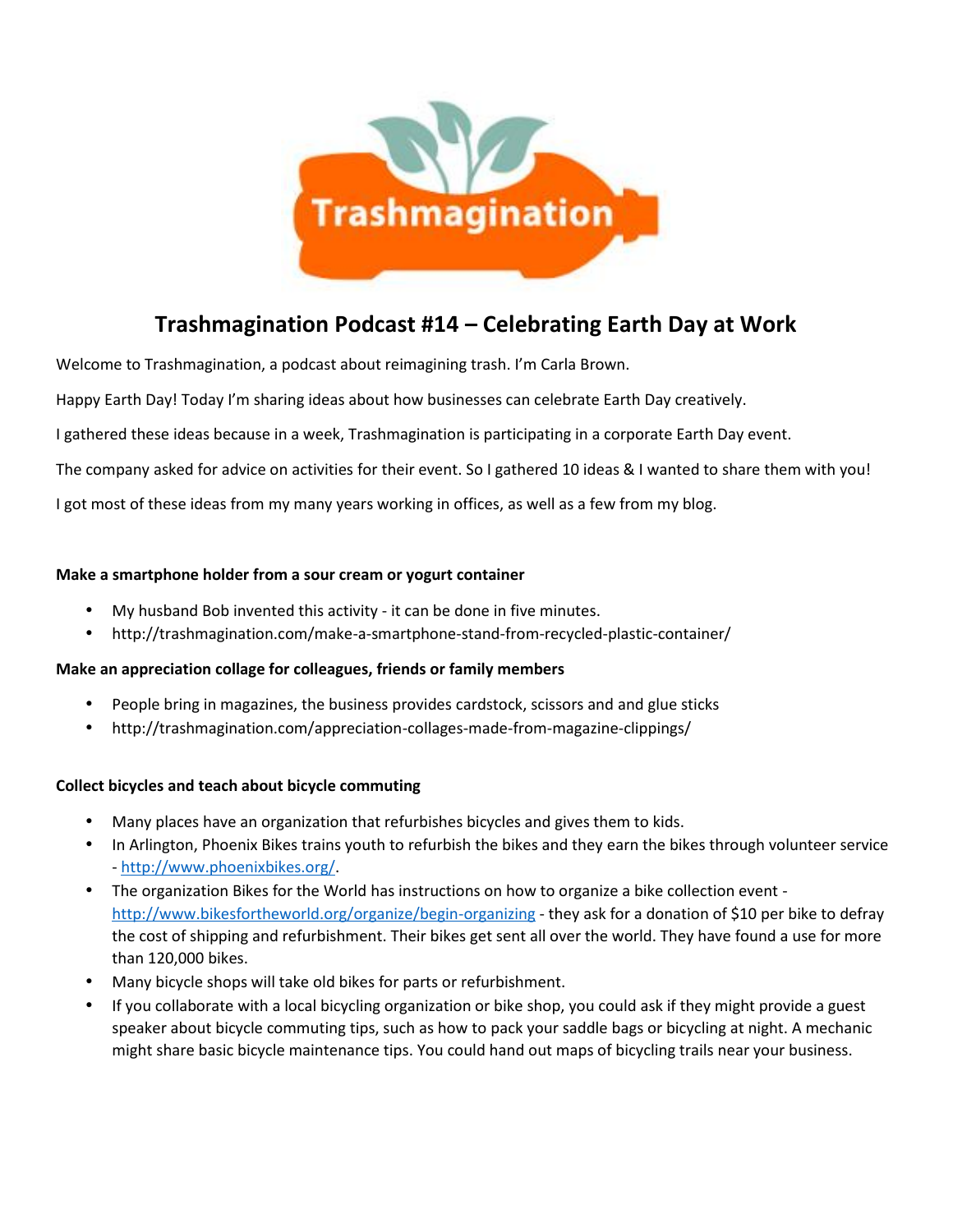## **Collect out-of-date technology**

- Reach out to local companies that recycle old computers, tvs, stereos and phones find out their fees.
- In the US, the site earth911.com lets you search by type of item & zip code.
- Sometimes this type of recycling is done by local government. Sometimes these are called e-waste companies
- It's a bonus if you find one who will come pick up items. You could also hire a hauling company to do that.
- The company could pay for the disposal fee as a benefit or collect fees from employees as they bring items.
- If you coincide your Earth Day events with your Bring a Child to Work Day events, you could have a deconstruction activity where kids take apart old technology.

## **Give out native plants**

- You could research local nurseries with plants that are native to your area.
- Native plants are those which thrive in your biome, and which support local wildlife. These are in contrast with invasive species that crowd out native plants.
- These could be seedlings of heirloom tomatoes. Heirloom species are rare versions of a plant. It's great to keep growing heirlooms in case a disease ever came along and wiped out the most common species.

## **Host a morning or lunch nature walk**

- Even if your business is not next door to a park, you can have a great nature walk
- You could seek a naturalist from your county park system or master gardener organizations.
- You might find that an employee has a hobby related to gardening or wildlife watching who could share.
- You might increase attendance if you offer snacks.
- You are more likely to see birds or other wildlife at morning walks.
- You could bring some plants to plant during the walk.

## **Demonstrate how to pack a garbage-free lunch**

- Find someone in the office who is particularly good at packing garbage-free lunches.
- Check out the website http://www.wastefreelunches.org/ for calculations on how much \$ you'll save.
- Have a contest where colleagues share their best lunch ideas.

## **Collect items that are challenging to recycle for Terracycle**

- If you want to leverage Earth Day as a day to start a new green program, consider signing up to be a Terracycle brigade for many possible products - https://www.terracycle.com/en-US/brigades.
- The way it works is you collect items that are often not currently accepted in recycling programs, ship them to Terracycle and they reuse those materials creatively. Often the corporations which make those products are sponsoring the recycling program.
- Typically the shipping is paid for by Terracycle. Also in some cases, you earn money for the items you send which you can donate to a local charity – or to your own organization if you are a charity or school.
- Current brigades are toothpaste tubes & toothbrushes, pet foot packaging, food pouches, aerosol cans, solo cups, instrument strings, water purifying supplies and more.
- This program works best for very large organizations where you can collect enough items to make it worthwhile.